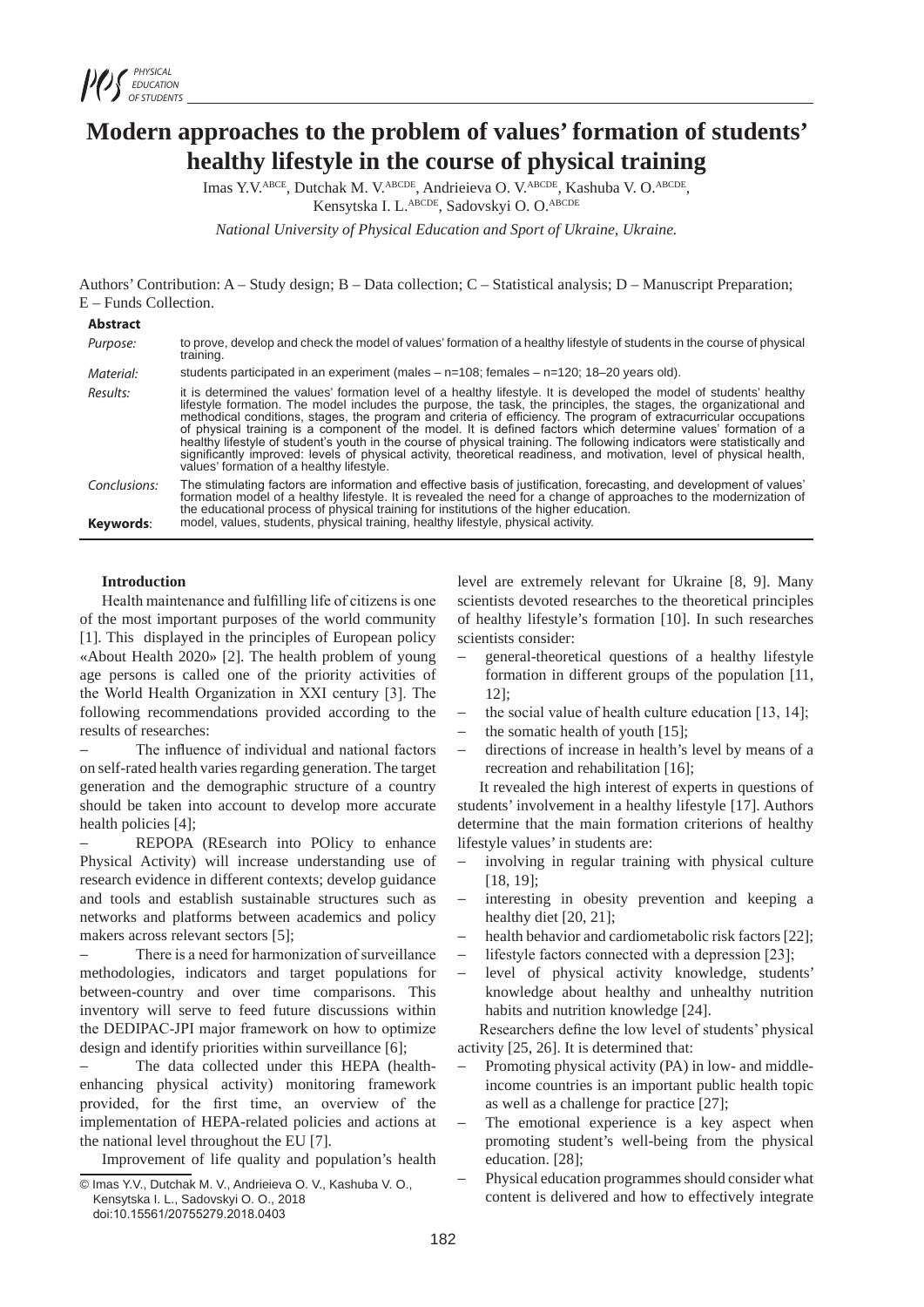

practical and theoretical content [29].

The available system of students' physical training requires modernization [29]. This problem requires the subsequent studying in the practical sphere.

*The purpose of the research* is to prove, develop and check the model of values formation of students' healthy lifestyle in the course of physical training.

#### **Materials and methods**

*Participants*. 228 students participated at the first (stating) stage of the pedagogical experiment (108 males and 120 females, 18-20 years old). 48 students from higher education institutions of Kiev (Ukraine) participated at the second (forming) stage (23 males and 25 females). The control and experimental groups were created at the beginning of the forming experiment. Groups divided by a random method and had no statistically significant differences between indicators at the beginning of the experiment. The first group was experimental (EG), the second group was control (CG). According to ethical standards, students gave the written consent to participation in the experiment. Protocols of experimental studies are supported by the bioethics commission of the university. 14 representatives of higher education institutions with more than 10 years work experience were involved in the experiment.

*Organization of the research*. Researches performed on bases of higher education institutions of Kiev (Ukraine). At the first stage was studied the motivation of students to respect the basic principles of a healthy lifestyle. It was also defined: value orientations; the level of physical health; the structure of students' incidence rate.

The pedagogical experiment was the main method of a research. The structure of the experiment provided the implementation of state and forming procedures in a certain sequence. The state experiment was introduced for the purpose to obtain the output data. These data were applied for development the formation model of healthy lifestyle's values of students. At this stage carried out the evaluation of health condition and structure of students' incidence rate. Anthropometrical researches of students were carried out by the standard equipment according to standard and unified techniques [30]. Researches of incidence indicators carried out by copying information from primary medical documentation of education institutions (f. 086/O). In addition was considered the number of students' absences due to illness, duration of one case of illness. During studying of incidence indicators processing of the obtained materials was carried out by classes of diseases according to «International Statistical Classification of Diseases and Related Health Problems» (ICD) [31]. Evaluation of health condition was carried out according to the express technique of somatic health evaluation [32]. It was determined the following parameters: strength and vital indexes, Robinson indexes, body weights, Ruffier. Sociological methods of a research (questioning) applied for evaluation of theoretical knowledge level; definition of students' relation to physical training; definition of priorities in the choice of physical activity types. The questionnaire «Evaluation of students' knowledge of health forming activity» was applied for studying and determination of students' theoretical knowledge level. The questionnaire included 34 tests concerning health formation and healthy lifestyle. It was applied the questionnaire «The students' relation to physical training». The questionnaire «Students' motivation to physical training» allowed students to express the relation to physical activity. The evaluation was carried out according to the 5-point grading scale: « $1$ » – I don't absolutely agree; « $2$ » – it makes no difference to me;  $\langle 3 \rangle$  – I partially agree;  $\langle 4 \rangle$  – It is rather no than yes;  $\le 5$  – I am completely agree. The questionnaire «The healthy lifestyle of the student» was directed to the identification of students' lifestyle features. The questionnaire consisted of 69 questions concerned features of nutrition, daily mode, personal hygiene, cold water treatment, psycho hygiene, bad habits, capacity, physical activity. The questionnaire «Your physical health» consisted of 24 questions and defined a role and the place of physical activity in the healthy lifestyle's values formation of student's youth.

It was determined the level of physical activity of students [33]. Calculation of average energy consumption is carried out according to the formula:

$$
\overline{En} = \sum_{i=1}^{k} RFA_i \cdot MET_i \tag{1}
$$

where: k – number of levels;  $\overline{En}$  – average energy of consumption, kkal∙kg-1 per day; RFA – physical activity level, c.u.; МЕТ – weight coefficient.

The modified technique of a research [34] became a basis for the development of the evaluation level of value orientations formation. The technique provided testing of students. Each performed task was estimated according to the 5-point grading scale. If the task is performed indistinctly (unsubstantially)  $-1$  point was given (a percentage indicator  $-1-20\%$ ). If the performance of a task needed long considering (the answer was illogical) – 2 points were given (a percentage indicator – 21–40%). If the answer was evidential (though not rather accurate)  $-3$ points were given (a percentage indicator – 41–60%). If the answer was logical (it was carried out without long considering, but difficulties in scientific definitions were observed) – 4 points were given (a percentage indicator – 61–80%). If the answer of the student was accurate (scientifically constructed, evidential and logically complete) – 5 points were given (a percentage indicator – 81–100%). General evaluation of values' formation level of a healthy lifestyle was: 1-35% – critical; 36- 70% – sufficient; 71-100% – high. Technique «Values orientations» [35] applied for the determination of the initial level of a healthy lifestyle principles' formation. The student was given two lists of values (18 items in each list) on the sheets of paper in alphabetical order. The student should rank each value in a list. The least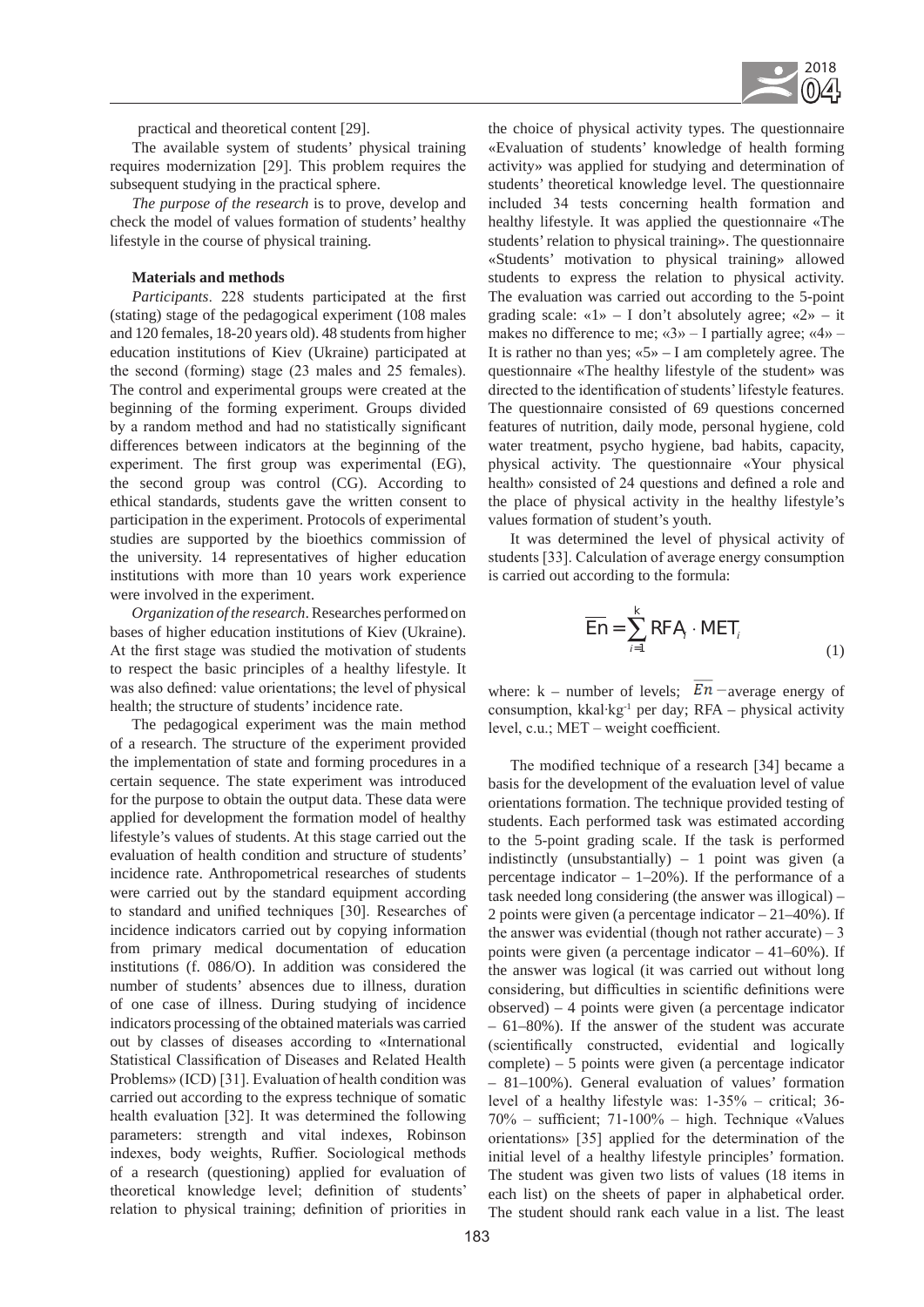important item will take the 18th place. Firstly was given the set of terminal values, and then the set of tool values.

The expert evaluation of values formation factors of a healthy lifestyle was carried out by the method of advantage (ranging) (14 scientists and pedagogical staff of the higher education institutions with more than 10 years of work experience were involved as experts).

The forming pedagogical experiment was carried out at the second stage. The purpose of a forming pedagogical experiment was the introduction and evaluation of the efficiency of values formation model of students' healthy lifestyle. Duration of the experiment was one academic year. The purpose of the experiment was assistance to the formation and development of healthy lifestyle values in students; formation of knowledge and skills to the application of physical culture means for improving the quality of life. The model contained the following stages: basic, organizational, educational and methodical, forming, productive. The basic stage has been directed to the acquaintance with bases of safety measures, the formation of interest to training, acquaintance with basic elements of traditional technique and innovative means of improving and recreational physical activity. The organizational stage included evaluation of the introduction conditions of values' formation model of a healthy lifestyle. Basic and organizational stages were carried out in parallel during the first and second months of the academic year. The educational and methodical stage provided participation of students in the program of physical training. The program contained theoretical and practical parts. Experimental and control group trained according to the traditional program of physical training for the higher education institutions (once a week according to the program and twice a week according to extracurricular program). The frequency rate and duration of training per week for both groups were equal. The choice of means was carried out according to the motives and the interests of students in physical activity types. Participants in the experimental group applied interactive technologies in the course of the training. The pedagogical control was exercised in the course of training. Also, students in the experimental group were offered to keep the electronic diary of health. The Microsoft Corporation "The MSN Health & Fitness App-now available on iOS and Android" program [36] was installed on an operating system of the mobile phone. Students had the opportunity

to expand independently the system of knowledge about formation, preservation, and promotion of health of the personality, to get acquainted with the techniques of selfchecking and self-correction.

The students fixed indicators of a physical condition in the diary. The productive stage included identification of values formation levels of a healthy lifestyle in students. Criteria for the model efficiency of were the following:

- cognitive (level of theoretical knowledge, awareness concerning need of maintaining own health),
- motivational (awareness of need for care of own health, behavioral stereotypes, motivation to sports and improving training),
- valuable (level of value orientations formation to a healthy lifestyle),
- active (level of physical activity, level of attraction to a regular physical activity trainings).

*Statistical analysis.* Systematization of material and primary mathematical processing were carried out by means of Microsoft® Excel 2010 tables. The well-known ways of transformation the empirical data of questionnaire [37] were applied for results processing.

## **Results**

Most of the students have fragmental knowledge concerning health maintaining. Insufficient level of students' knowledge is shown in non-compliance with a healthy lifestyle. Only 30% of females and 25% of males have rational nutrition.

Less than a third of the interviewed students have the good quality sleep. 60% of males and 90% of females regularly follow the rules of personal hygiene. Most of the students miss physical training classes. Only 26% of males and 10% of females practice physical activity in the spare time. Physical activity of high level in males is 34±3,72 min, in females 22±2,22 min (tab. 1).

Students defined the main reasons which made interference to the physical training: lack of conditions for training; the insufficient level of theoretical knowledge; features of the emotionally strong-willed sphere of the personality. Students demonstrated a negative attitude to physical training. It was defined the incentive motives of students to physical training: strengthening of health; receiving satisfaction from training; receiving of good mark or credit; application of the acquired knowledge and skills in everyday life; fashion and prestige of physical

| Table 1. Indicators of students' physical activity level |  |  |  |  |
|----------------------------------------------------------|--|--|--|--|
|----------------------------------------------------------|--|--|--|--|

|                       | Level of physical activity |                         |                         |                         |                         |  |
|-----------------------|----------------------------|-------------------------|-------------------------|-------------------------|-------------------------|--|
| Gender                | basic                      | sedentary               | low                     | average                 | high                    |  |
|                       | min, $\overline{x}$ ; S    | min, $\overline{x}$ ; S | min, $\overline{x}$ ; S | min, $\overline{x}$ ; S | min, $\overline{x}$ ; S |  |
| Males ( $n = 108$ )   | 519±50,53                  | 427±28,24               | 355±30,35               | 105±10,43               | 34±3,72                 |  |
| Females ( $n = 120$ ) | 517±48,70                  | 420±31,81               | 349±32,02               | 134±12,52               | $22 \pm 2,22$           |  |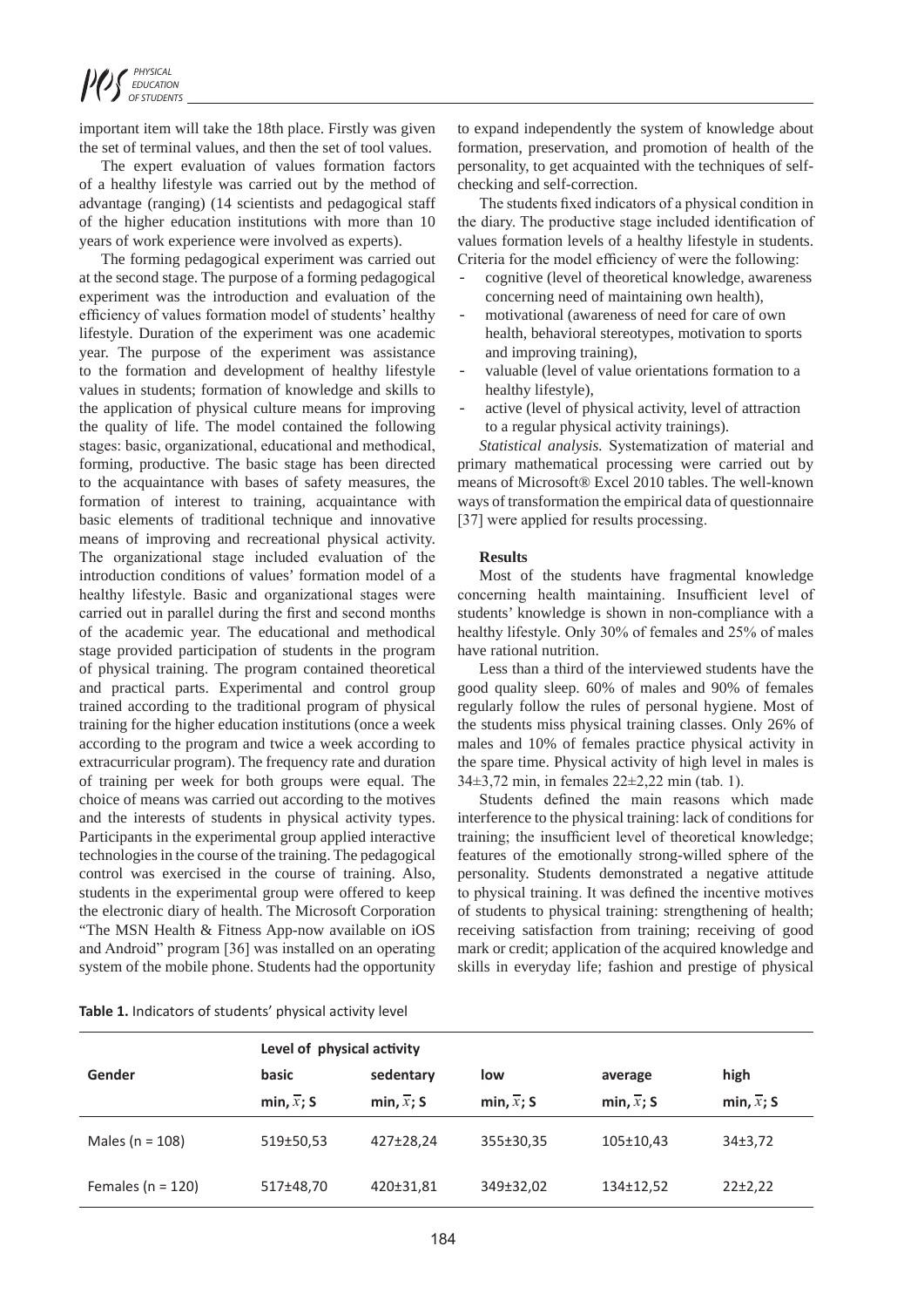

culture training and sport; improvement of mood and health.

In the course of the research was studied hierarchy of terminal (fig. 1) and tool values (fig. 2) of students. In the system of terminal values of males prevails desire of active lifestyle; public calling; entertainments; financial security of life. The females had the following dominated values: entertainments, active lifestyle, the beauty of nature and art.



The leading tool values of males are the following: accuracy; ability to keep things in an order; an order on affairs; high requirements to life and high aspirations; selfchecking; diligence. On the last positions there were the independence and high general culture. The leading tool values of females are the irreconcilability to shortcomings in own personality and in others, high aspirations and accuracy.



**Fig. 1.** Hierarchy of terminal values of students (males, n=108; females, n=120):  $1 -$  active lifestyle;  $2 -$  vital wisdom; 3 – health; 4 – interesting work; 5 – beauty of the nature and art;  $6 -$  love;  $7 -$  financial security of life; 8 – existence of good and loyal friends; 9 – public calling; 10 – knowledge; 11 – productive life; 12 – development; 13 – entertainments;  $14$  – freedom;  $15$  – happy family life;  $16$  – happiness of others;  $17$  – creativity;  $18$  – selfconfidence. M – males; F – females.

**Fig. 2.** Hierarchy of tool values of students (males, n=108; females, n=120):1 – accuracy; 2 – social training; 3 – high aspirations;  $4$  – vivacity;  $5$  – diligence;  $6$  – independence; 7 – irreconcilability to shortcomings in own personality and others;  $8 -$  education;  $9 -$  responsibility;  $10$ rationalism;  $11 - \text{self-checking}$ ;  $12 - \text{course}$  to persist in own opinion;  $13 -$  strong will;  $14 -$  tolerance;  $15$ liberality; 16 – honesty; 17 – efficiency on affairs; 18 – sensitivity. M - males; F - females.

|                                       | Male students ( $n = 108$ ) |      | Female students ( $n = 120$ ) |      |
|---------------------------------------|-----------------------------|------|-------------------------------|------|
| <b>Indicator</b>                      | $\mathcal{X}$               |      | x:                            |      |
| Body-weight index, kg•m <sup>-2</sup> | 25,95                       | 1,47 | 21,58                         | 1,52 |
| Robinson index, c.u.                  | 88,12                       | 9,34 | 86,14                         | 8,47 |
| Vital index, c.u.                     | 47,17                       | 4,84 | 44,23                         | 4,81 |
| Strength index,%.                     | 42,00                       | 0,40 | 41,00                         | 0,30 |

**Table 1.** Evaluation of indicators of students' physical health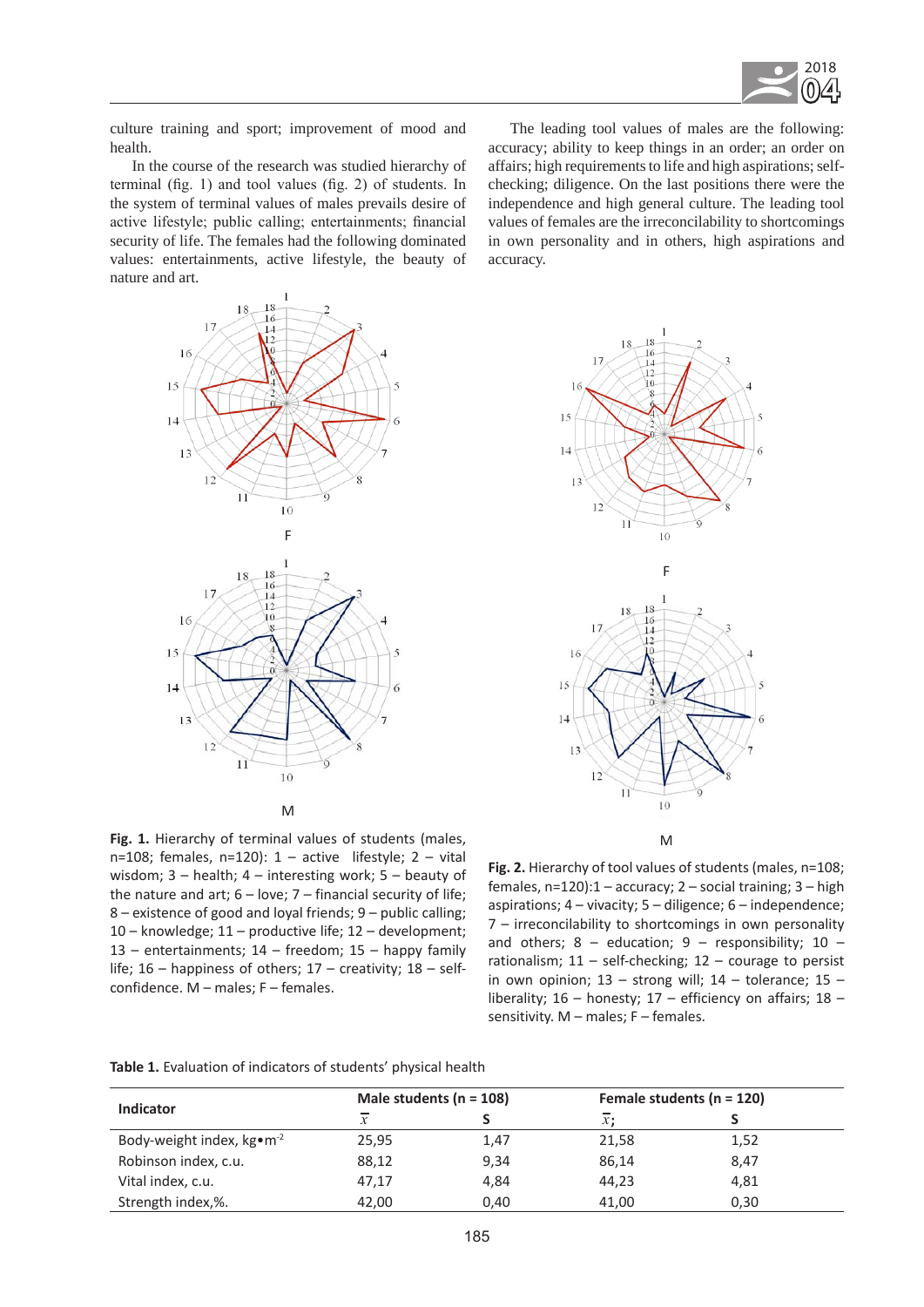The high self-esteem of own health by students doesn't coincide with objective data. The majority of students' health indicators belong to below average and low levels (in particular indicators of vital, strength and to Robinson index) (tab. 2).

In the structure of female students' incidence (fig. 3) prevailed the following: diseases of the digestive system (25%); contagious and parasitic diseases (11,67%); sensory processing disorder (11,67%) and respiratory diseases (10%); skin diseases (8,33%); disease of genitourinary system (8, 33%). In males prevailed: diseases of the digestive system (31, 48%); sensory processing disorder (9,26%); skin diseases (9,26%); musculoskeletal disorders (9,26%); nervous disorders (7,41%); respiratory diseases (7,41%).

It is established the high frequency of students' incidence and chronic diseases. Most of the students don't pay a lot of attention to the formation of own health. It is expressed in: chaotic nature of a daily routine; noncompliance with a rational nutrition and physical activity; the existence of addictions.

Males have the following levels of a healthy lifestyle formation: sufficient –  $3,7\%$ ; satisfactory –  $20,37\%$ ; critical – 75,93%. Females have the following levels of a healthy lifestyle formation: sufficient  $-2,5\%$ ; satisfactory – 25%; critical – 72,5%. The received results became the background for the development of values formation model of students' healthy lifestyle.

It is revealed the limiting and stimulating factors of values formation of students' healthy lifestyle by means of expert evaluation. The major limiting factors are:

- limitation of knowledge concerning opportunities for improving and recreational physical activity in values formation of a healthy lifestyle (57,1%);
- lack of the evidence-based model of values formation of a healthy lifestyle in the course of physical training (28,6%);
- lack of the appropriate system of pedagogical control  $(14.3\%)$ .
- Assessment of experts was coordinated  $-$  W=0,93 at p<0,01.

Among the stimulating factors, experts defined the following (W=0,91 at  $p<0.01$ ):

- development of the accurate organizational model and methodical maintenance of educational and extracurricular forms of physical training (57,1%);
- creation of the corresponding conditions for ensuring regular physical activity of students (21,4%);
- providing students' free choice of physical activity types according to their interests, requirements, and opportunities (14,3%).

Introduction of the model in process of physical training allowed to achieve the following results. The theoretical knowledge level of the experimental group students increased. The number of experimental group students with the initial theoretical knowledge level of a healthy lifestyle decreased by 30%. The number of students with a high level of knowledge increased (by 8,3%). It is a recorded increase (by 250%) the part of experimental group students with the high level of practical abilities. It wasn't observed the significant changes in these indicators in students of the control



Fig. 3. Structure of incidence of the studied contingent:  $N -$  number of students, %;  $C -$  class of disease;  $M -$  males;  $F$  – females. 1 – contagious and parasitic diseases; 2 – new growth; 3 – blood diseases; 4 – diseases of the endocrine system; 5 – mental disorders; 6 – nervous disorders; 7 – eye diseases; 8 – ear diseases; 9 – blood circulatory system diseases;  $10 -$  respiratory diseases;  $11 -$  diseases of the digestive system;  $12 -$  skin diseases;  $13 -$  musculoskeletal disorders; 14 – disease of genitourinary system.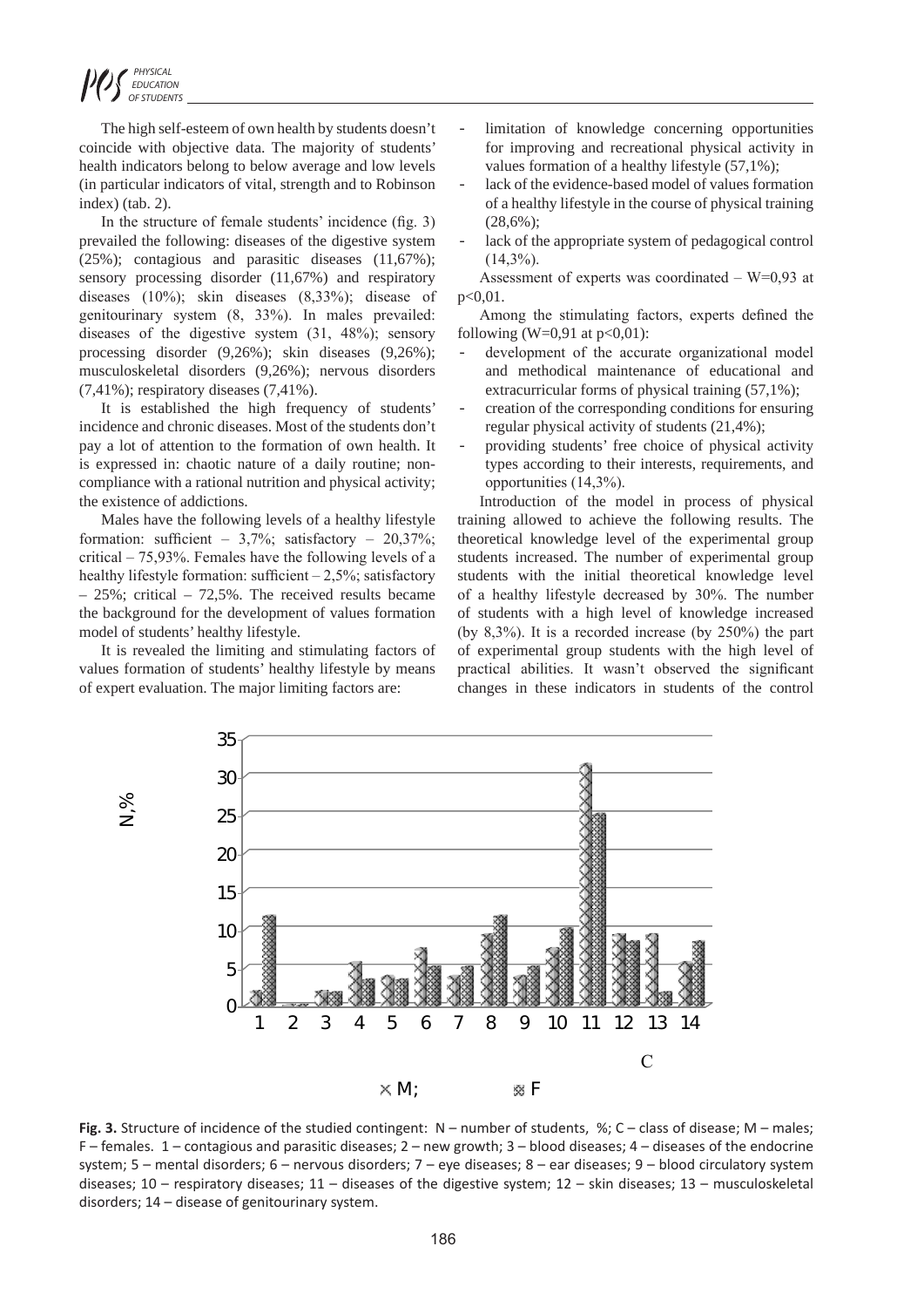

group. The motivation for physical activity training increased in experimental group students after the experiment. The part of experimental group students with the high level of motivation increased by 25%. Among them weren't students with the initial level of motivation to a healthy lifestyle. Level of students' physical activity in both groups increased. The positive changes were also in physical condition indicators of both groups. The students of the experimental group had statistically and significantly higher attitude to health at the end of the experiment (for  $n1=24$ ,  $n2=24$ ,  $p<0,01$ ). In students of control, group indicator increased in: 4,17% – in comparison with sufficient level; 12,5% – in comparison with satisfactory level. It happened due to the decrease of a part of students with the critical formation level of a healthy lifestyle (by 16,67%). In the experimental group, the part of students increased by  $4,17\%$  – in comparison of with high,  $41,67%$  – in comparison with sufficient level, 12,5% – in comparison with the satisfactory formation level of a healthy lifestyle. It is determined the decrease of a part of experimental group students with critical formation level (in 58,33%). Results of a research testified positive changes in values formation indicators of a healthy lifestyle of experimental group students. The received results defined expediency of the simulated process of values formation of students' healthy lifestyle in the course of physical training.

#### **Discussion**

Received results confirm researches of authors concerning need of values formation of a healthy lifestyle [12, 14] and the recreational culture of students [38]. It is confirmed the data concerning the insufficient efficiency of physical training organization in higher education institution [26]. According to the results of our researches were expanded data [14] concerning approaches to modernization the physical training educational process in the higher education institutions. It was defined factors which determine values formation of a healthy lifestyle of student's youth in the course of physical training. Stimulating factors are information and effective basis of justification, forecasting, and development of values formation model of a healthy lifestyle.

Our data supply the results of specialists' research devoted to students' motivation to physical training [38], evaluation of their physical health and physical activity levels [39]. We defined the incentive motives of students to physical training. Analysis of these motives will increase the efficiency of physical training educational process. It is expanded the results of a research concerning the students' relation to a healthy lifestyle [40]. It is determined the considerable divergence between the declared value of health, a healthy lifestyle and behavioral intentions of student's youth on the basis of the analysis of these empirical researches.

Organization features of the active leisure of students are proved in the research of Sadovs'kij O.O. [38]. We detailed information concerning quantitative and qualitative characteristics of spare time spending by student's youth. Active recreation on the weekend, walks and outdoor games are usually only for 27,8% of males and 23,3% of females.

Our research confirmed and expanded scientific data [32] concerning the practical absence of students with the safe health level. According to the majority of health indicators, students have considerable deviations. It is established the high frequency of incidence in the course of the academic year, the existence of chronic diseases. Similar data are revealed in other researched [41].

Low health level, high incidence of students, induced us to new researches devoted to the problem of youth activization in a healthy lifestyle education. It is proved that insufficient physical activity is one of the reasons for students' health condition deviations. It is confirmed the necessity of students physical activity optimization.

It is specified the developments [11] devoted to the effective application of the information technologies in the improvement of students' quality of the study, improvement of youth theoretical readiness level. Improvement of youth theoretical readiness level of health formation was promoted to the application of the interactive approach: when information is given to students in the interesting form. It was also expanded the data of other authors [39] and reasonably proved the expediency of values formation of a healthy lifestyle with the application of physical training means. It is improved, expanded and deepened the works of Bojko Iu.S. [34] devoted to the technique of values formation evaluation level of a healthy lifestyle. We improved the criteria of evaluation of values formation level of students' healthy lifestyle. The qualitative and quantitative characteristic of their formation levels is also revealed (high, sufficient, satisfactory, critical).

Questions of students' health culture formation in extracurricular time in the course of physical training were investigated in the research [41]. We confirmed results of research that of values formation of a healthy lifestyle has the best opportunities in extracurricular work. It is proved, developed and approved the values formation model of students' healthy lifestyle in the course of physical training. The feature of the offered model is the developed program. The program included interactive technologies and provided application of methods of the electronic, mobile, "turned", mixed education. Results of the performed pedagogical experiment proved the efficiency of application the values formation technology of a healthy lifestyle of student's youth. It is proved by the positive influence on physical condition indicators, theoretical readiness, the volume of physical activity, organization of useful leisure and active recreation.

#### **Conclusions**

Received results of researches confirmed the efficiency of the developed model of values formation of students' healthy lifestyle in the course of physical training. This is given the grounds to recommend it for application in the course of students' physical training at the higher education institutions.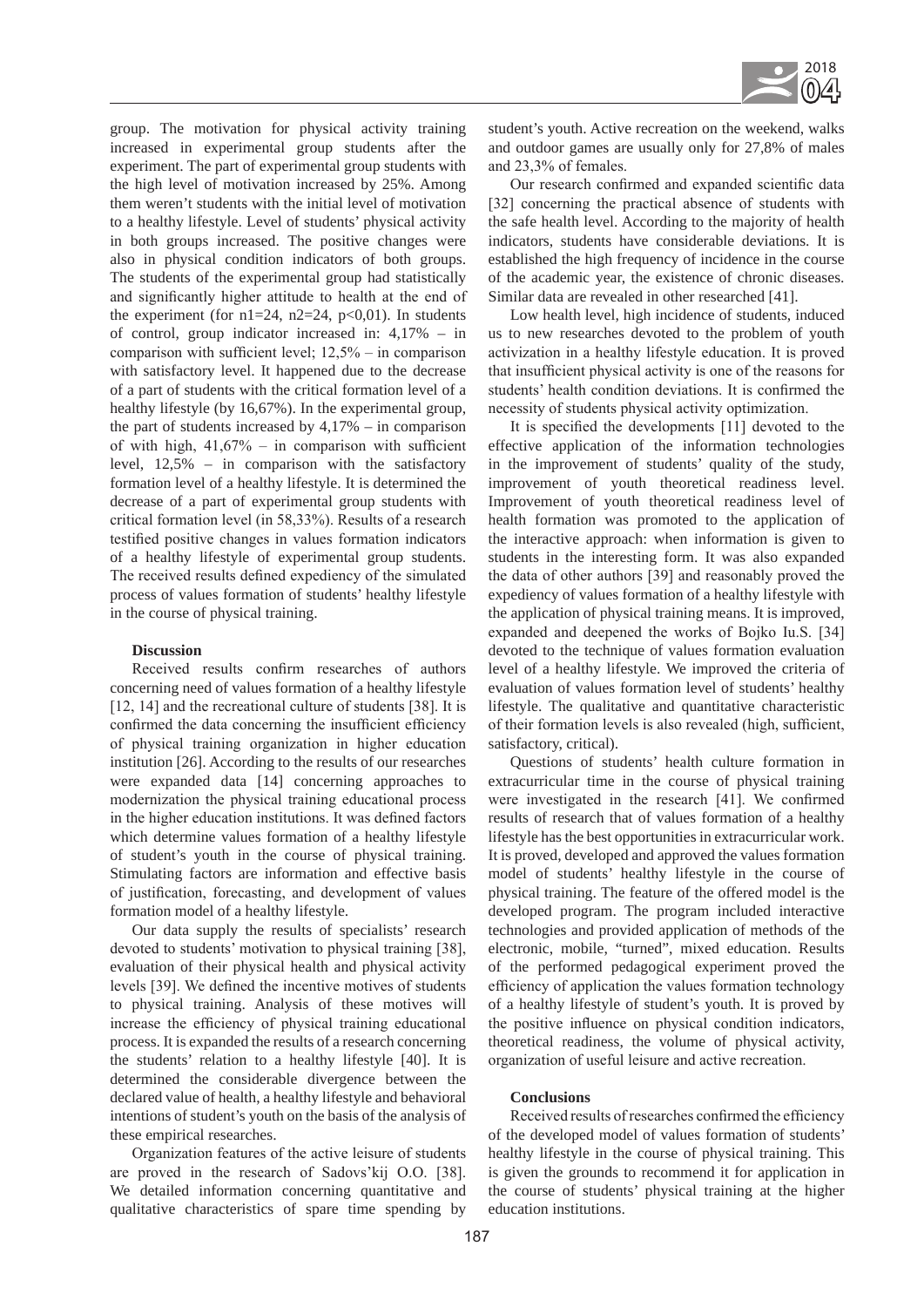## **Acknowledgments**

The study has been fulfilled in compliance with the plan of university scientific-research works in 2016-2020 according to the topic of Health, Fitness and Recreation Chair "The theoretically-methodological principles of improving and recreational physical activity of different

#### **References**

- *1. Concept of development of public health system* [Internet]. [cited 2018 May 3]. Available from: http://www.kmu.gov.ua/ control/uk/cardnpd?docid=249618799 (in Ukrainian)
- *2. About Health 2020* [Internet]. [cited 2018 May 3]. Available from: http://www.euro.who.int/en/health-topics/healthpolicy/health-2020-the-european-policy-for-health-andwell-being/about-health-2020
- 3. Imas YV, Dutchak MV, Trachuk SV. *Strategy and recommendations of a healthy lifestyle and physical activity*. In: scientific collection WHO. Kiev: Olympic Literature; 2013. (in Russian)
- 4. Aguilar-Palacio I, Gil-Lacruz AI, Sanchez-Recio R, Rabanaque MJ. Self-rated health in Europe and its determinants: Does generation matter? *International Journal of Public Health*. 2018;63(2):223-232. doi:10.1007/s00038- 018-1079-5
- 5. Aro AR, Bertram M, Hamalainen RM, Van De Goor I, Skovgaard T, Valente A, et al. Integrating research evidence and physical activity policy making-REPOPA project. *Health Promotion International*. 2016;31(2):430-439. doi:10.1093/ heapro/dav002
- 6. Bel-Serrat S, Huybrechts I, Thumann BF, Hebestreit A, Abuja PM, de Henauw S, et al. Inventory of surveillance systems assessing dietary, physical activity and sedentary behaviours in Europe: a DEDIPAC study. *European Journal of Public Health*. 2017;27(4):747-755. doi:10.1093/eurpub/ckx023
- 7. Breda J, Jakovljevic J, Rathmes G, Mendes R, Fontaine O, Hollmann S, et al. Promoting health-enhancing physical activity in Europe: Current state of surveillance, policy development and implementation. *Health Policy*. 2018;122(5):519-527. doi:10.1016/j.healthpol.2018.01.015
- 8. Dutchak MV. The paradigm of health-enhancing physical activity: theoretical proving and practical application. *Teoriia i metodika fizichnogo vikhovannia i sportu,* 2015;2:44-52. (in Ukrainian)
- *9. The national strategy of improving physical activity in Ukraine till 2025 "Physical activity – a healthy lifestyle – the healthy nation"* [Internet]. [cited 2018 May 3]. Available from: http://zakon0.rada.gov.ua/laws/show/42/20160 (in Ukrainian)
- 10.Andrieieva OV, Kensytska IL. The limiting and stimulating factors of values formation of students' healthy lifestyle. *Molodizhnij naukovij visnik Skhidnoievropejs'kogo nacional'nogo universitetu imeni Lesi Ukrainki,* 2017;26:37- 42. (inUkrainian)
- 11.Ivanchikova SM. *Formation of students' health culture by means of fitness in extracurricular work of the higher education institution*. Cand. Diss. Starobelsk; 2017. (in Ukrainian)
- 12.Poscia A, Moscato U, La Milia DI, Milovanovic S, Stojanovic J, Borghini A, et al. Workplace health promotion for older workers: a systematic literature review. *Bmc Health Services Research*. 2016;16. doi:10.1186/s12913-016-1518-z
- 13.Moskalenko N, Korzh N. The technology of forming the valuable relation to self-employed physical training. *Sportivnij visnik Pridniprov'ia,* 2016;1:201-206. (in

groups of the population" (state registration number is 0116U001630).

### **Conflict of interests**

The authors state that there is no conflict of interest.

Ukrainian)

- 14.Whitfield M, Bhanbhro S, Green G, Lewis K, Hindle L, Levy C. Developing a framework for estimating the potential impact of obesity interventions in a European city. *Health Promotion International*. 2016;31(3):684-691. doi:10.1093/ heapro/dav019
- 15.Jagiełło M, Iermakov SS, Nowiński M. Differentiation of the somatic composition of students physical education specialising in various sports. *Arch Budo Sci Martial Art Extreme Sport*, 2017;13:63-70.
- 16.Kriventsova I, Pashkevych S, Iermakov S, Bartík P, Michal J, Nosko M, Yermakova T. Fitness – aerobic training of 15 – 17 years´ age girl students, who have significant risk of deviations in backbone functional state. *Journal of Human Sport and Exercise,* 2017;12(4), 1289-1297. doi:10.14198/ jhse.2017.124.15
- 17.Kashuba VO, Futornyj SM, Andrieieva OV. The analysis of application of health saving technologies in the course of physical training of student's youth. *Teoriia i metodika fizicheskoj kul'tury,* 2012;1:73-81. (in Russian)
- 18.Andrieieva OV. Katerina UN. Conditions for enhancing extracurricular physical education activity in high education establishments. *Ştiinţa culturii fizice,* 2014;18(2):64-70.(in Russian)
- 19.Dutchak MV. Current problems of health formation of student's youth in the context of professional formation of the personality. *Profesijne stanovlennia osobistosti,* 2013;1:25- 30. (in Ukrainian)
- 20.Kwan MY, Arbour-Nicitopoulos KP, Duku E, Faulkner G. Patterns of multiple health risk-behaviours in university students and their association with mental health: application of latent class analysis. *Health Promotion and Chronic Disease Prevention in Canada-Research Policy and Practice*. 2016;36(8):163-170. doi:10.24095/hpcdp.36.8.03
- 21.Lam E, Partridge SR, Allman-Farinelli M. Strategies for successful recruitment of young adults to healthy lifestyle programmes for the prevention of weight gain: a systematic review. *Obesity Reviews*. 2016;17(2):178-200. doi:10.1111/ obr.12350
- 22.Many GM, Lutsch A, Connors KE, Shearer J, Brown HC, Ash G, et al. Examination of Lifestyle Behaviors and Cardiometabolic Risk Factors in University Students Enrolled in Kinesiology Degree Programs. *Journal of Strength and Conditioning Research*. 2016;30(4):1137-1146. doi:10.1519/jsc.0000000000000871
- 23.Xu Y, Qi J, Yang Y, Wen XZ. The contribution of lifestyle factors to depressive symptoms: A cross-sectional study in Chinese college students. *Psychiatry Research*. 2016;245:243-249. doi:10.1016/j.psychres.2016.03.009
- 24.Yahia N, Wang D, Rapley M, Dey R. Assessment of weight status, dietary habits and beliefs, physical activity, and nutritional knowledge among university students. *Perspectives in Public Health*. 2016;136(4):231-244. doi:10.1177/1757913915609945
- 25.Andrieieva O, Sadovs'kij O. Physical activity as component of recreational culture of students. *Teoriia i metodika fizichnogo vikhovannia i sportu,* 2016;1:19-22. (in Ukrainian)